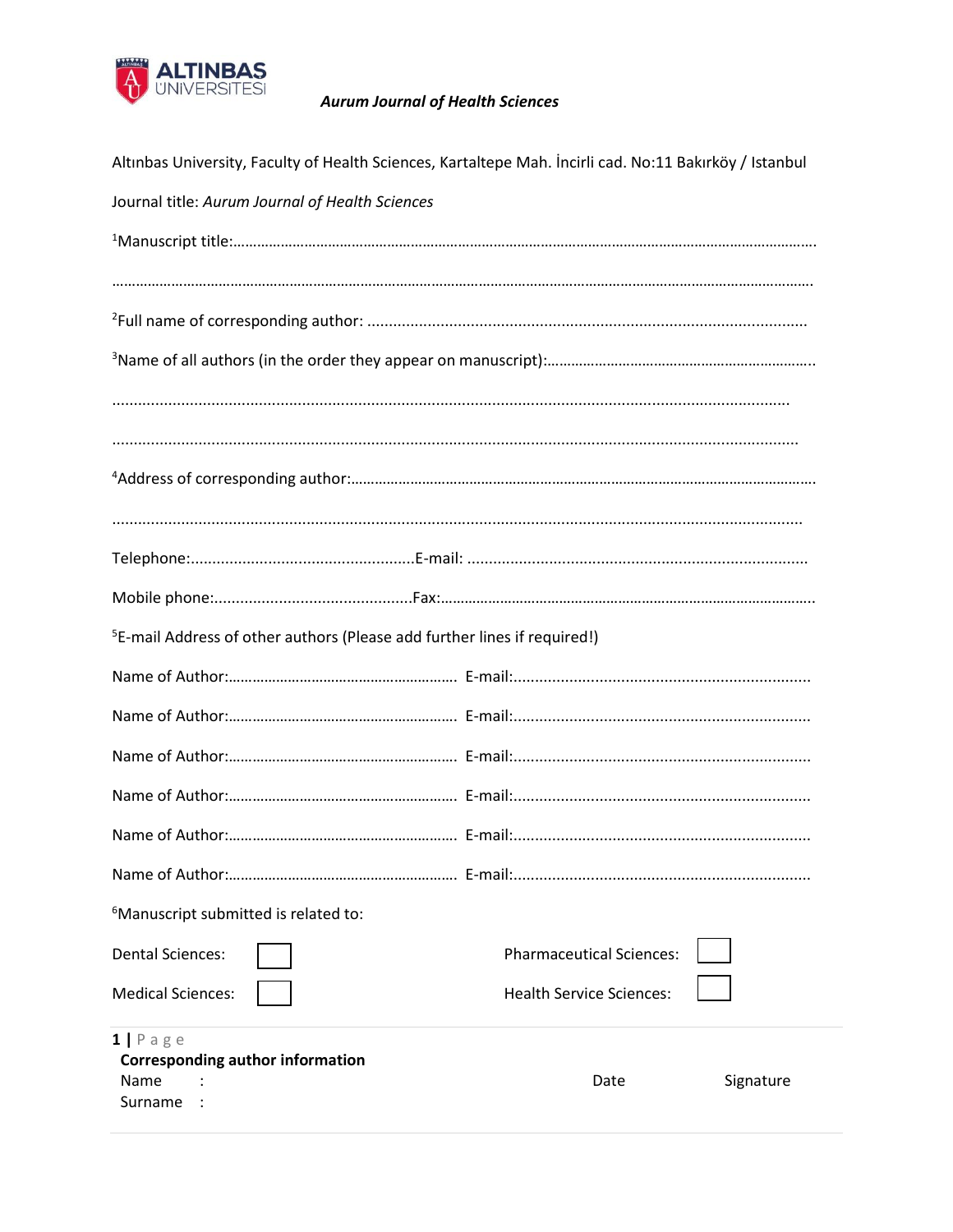

## *Aurum Journal of Health Sciences*

<sup>7</sup>Manuscript submitted is a:

| Research Article:              | Review:             |  |
|--------------------------------|---------------------|--|
| Short Report:                  | Case Study: $\vert$ |  |
| Other (Please specify): $\Box$ |                     |  |

As the corresponding author<sup>2</sup> of the manuscript entitled<sup>1</sup> on behalf of all authors<sup>3</sup>, I warrant that:

- a) The manuscript entitled<sup>1</sup> I/we submitted to *Aurum Journal of Health Sciences* is my/our own original work.
- b) The manuscript entitled<sup>1</sup> I/we submitted to *Aurum Journal of Health Sciences* has not been published and is not being submitted or considered for publication in any other journal or platform.
- c) The authors<sup>3</sup> whom participated in the formation of published work are prepared to take public responsibility that could emanate from this work.
- d) As corresponding author<sup>2</sup> I warrant that all of the authors<sup>3</sup> of the manuscript have seen and approved the submitted manuscript to *Aurum Journal of Health Sciences*.
- e) As corresponding author<sup>2</sup> I warrant that the text, illustrations, and any other materials given in the manuscript entitled<sup>1</sup> do not violate any existing copyright or other rights of anyone.
- f) As corresponding author<sup>2</sup> I warrant that the name and addresses of all author(s)<sup>3</sup> given in the manuscript entitled<sup>1</sup> is(are) correct.